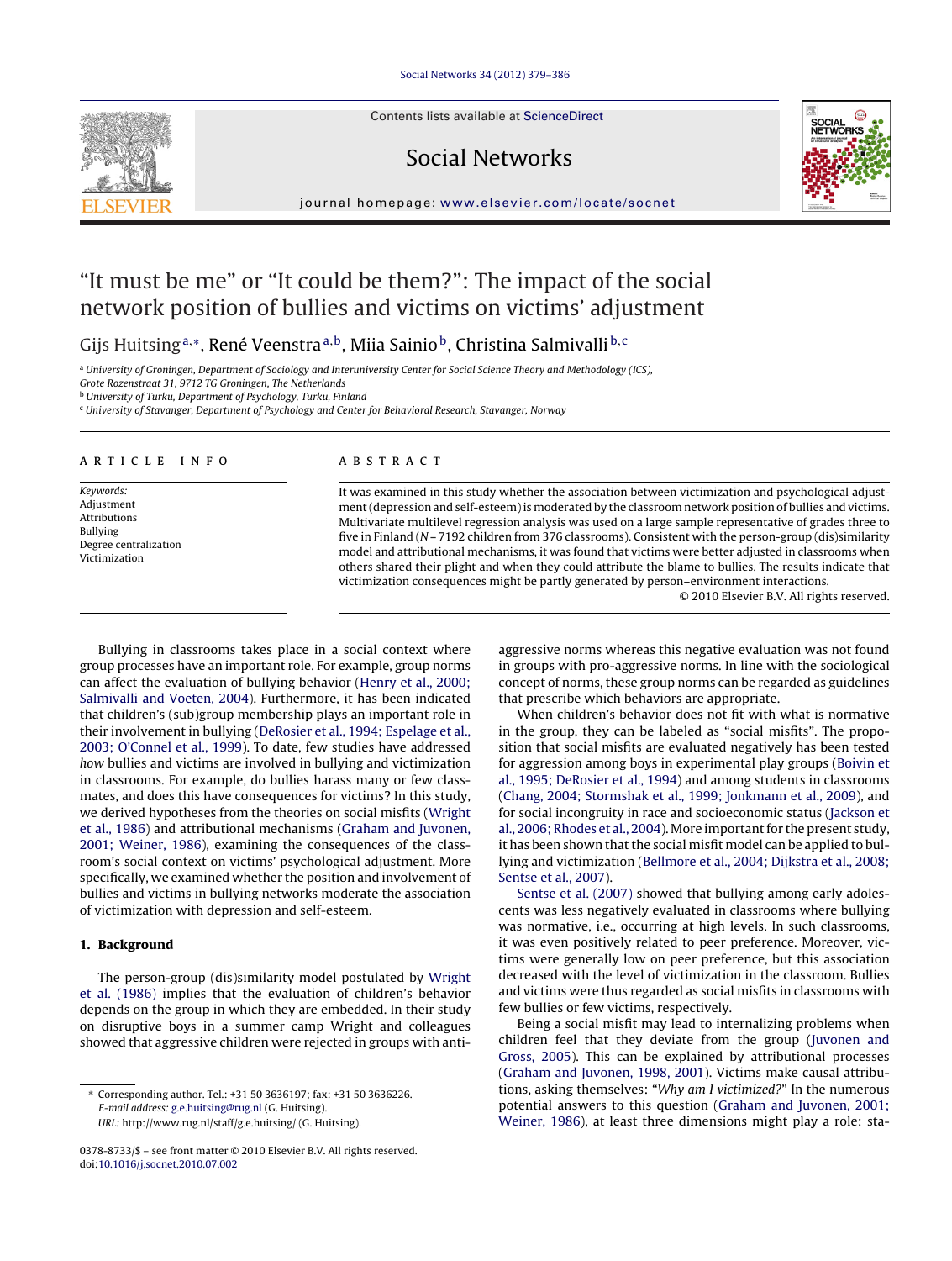bility (whether the cause of victimization is stable or varying over time), controllability (whether the cause of victimization can be changed by the victim), and locus (whether the cause of victimization is internal or external to the victim). These dimensions are thought to be related to victims' psychological adjustment [\(Weiner,](#page-7-0) [1986\).](#page-7-0) The locus is of special interest for the present study: the more victims believe the cause of victimization to be internal (blaming themselves for victimization), the more they are expected to be psychologically maladjusted ([Bellmore](#page-6-0) [et](#page-6-0) [al.,](#page-6-0) [2004;](#page-6-0) [Graham](#page-6-0) [et](#page-6-0) [al.,](#page-6-0) [2009\).](#page-6-0) On the contrary, perceiving the causes of victimization as external might temper its negative influences on victims' psychological adjustment.

## **2. The present study**

In this study we examined the social misfit model for victimization combined with the theory of attributional processes.We tested the moderating effects of the social structure of bullying and victimization networks on the association of victimization with two psychological adjustment variables related to peer victimization: depression and self-esteem ([Arseneault](#page-6-0) [et](#page-6-0) [al.,](#page-6-0) [2009;](#page-6-0) [Hawker](#page-6-0) [and](#page-6-0) [Boulton,](#page-6-0) [2000;](#page-6-0) [Salmivalli](#page-6-0) [et](#page-6-0) [al.,](#page-6-0) [1999\).](#page-6-0) We expected that victimized children whose situation deviated from the classroom norm (social misfits) would react to their deviating position through psychological maladjustment in the form of depressive symptoms and lower self-esteem. The social misfit position was construed from a social network perspective, by investigating the network position of bullies and victims in the classroom. We considered the classroom an important social context because our data were collected in Finnish elementary classrooms, where children normally have the same classmates for at least the first 6 years of their basic education. This peer group is essential and salient for children, and probably highly significant for their adjustment.

To assess the structure of bullying and victimization networks, we used classroom measures of centralization. The concept of centralization is long-standing and well known in social network analysis (e.g., [Freeman,](#page-7-0) [1979;](#page-7-0) [Wasserman](#page-7-0) [and](#page-7-0) [Faust,](#page-7-0) [1994\).](#page-7-0) In this study, we used it to refer to *degree* centralization, which is regarded as the prominence or importance of actors in the network. On the individual level, actors who are (degree) central have many ties, and are thus visible/salient to the other actors in the network. On the group level, classroom centralization is considered to indicate how differentiated actors are in their network positions. The higher the centralization of the classroom, the more likely it is that only a few actors are central. Such central social network structures of classrooms have been found to be typical of bullying and victimization networks [\(Vermande](#page-7-0) [et](#page-7-0) [al.,](#page-7-0) [2000\).](#page-7-0) When classrooms have a high centralization of victimization, it means that some students are victimized but the majority are not. Such victims are prominent and visible; therefore, we label them at the individual level as specific victims. A high classroom centralization of bullying, in turn, indicates that some students bully (many) classmates whereas the majority of the students do not bully. In such heterogeneous classrooms with high centralization of bullying, students who bully can be typified at the individual level as specific bullies.

We expected victimization to be related to psychological maladjustment (Hypothesis 1), as has been found in previous studies. Furthermore, consistent with the person-group (dis)similarity model, we expected that victims would be better adjusted in classrooms with high levels of victimization and bullying (Hypotheses 2a and 2b, respectively). When local norms favor disruptive and abusive behaviors, victims deviate less from what is normative in the classroom. In addition, we expected that the network position of victims and their bullies would further influence victims' adjustment. More specifically, we investigated the dispersal of bullying

and victimization in classrooms by examining the centralization of victimization and bullying in the classroom.

We first examined the effect of the presence of other victims in the classroom [\(Nishina](#page-7-0) [and](#page-7-0) [Juvonen,](#page-7-0) [2005\).](#page-7-0) With few other victims, it is difficult to perceive victimization as a common event ("happens also to others"). When victimization is a unique plight, victims are more likely to attribute the blame for victimization to the self: "It must be me".We addressed this by investigating whether the classroom centralization of victimization moderated the association between victimization and psychological adjustment. We expected that victims in classrooms with high centralization of victimization would be more psychologically maladjusted (Hypothesis 3).

Next, we examined whether the negative consequence of victimization on psychological adjustment was tempered in classrooms with highly specific bullies, as this might lead to more external attributions by victims. We addressed this by investigating whether the classroom centralization of bullying moderated the association between victimization and psychological adjustment. In classrooms with high centralization of bullying, bullies are specific and nominated as tormentors by many classmates. Victims can make (and share with other victims) the external attribution: "It could be them". Thus, we hypothesized that being victimized in classrooms with high centralization of bullying would lead to less psychological maladjustment (Hypothesis 4).

### **3. Method**

## 3.1. Participants

This study was part of a larger project aimed at evaluating the effectiveness of the KiVa bullying intervention program developed at the University of Turku, Finland. The data used in the present study are the pre-test data from the first phase of evaluation, collected in May 2007. Schools participating in this first phase  $(N = 78)$  represent all five provinces in mainland Finland, involving 429 classrooms and a total of 8248 students in grades 3–5 (in May, at the end of the school year, mean ages are 10–12). To recruit children from this target sample, guardians were sent information letters including a consent form. A total of 7564 students (91.7% of the target sample) received active consent to participate, and 7312 students (88.7% of the target sample) from 408 classrooms in 77 schools responded to the questionnaire. Of the respondents, 50.3% were girls and most students were native Finns (i.e., Caucasian), the proportion of immigrants being 2.4%. Sociometric peer nominations were presented only in classrooms with at least seven students; therefore, all classes below this limit were excluded from this study. Missing data at the individual scale level for children who actively participated in the study were handled using imputation with the MICE method of multivariate imputation [\(Royston,](#page-7-0) [2004\).](#page-7-0) The portion of missing data was less than 11% for all variables. Missing sociometric nominations were not imputed but regarded as absent, and classroom network scores were calculated using the information obtained from children who participated in the study. As a result of the imputations, we were able to use the data of 7192 primary school children from 376 classrooms in 77 schools.

## 3.2. Procedure

Students filled out Internet-based questionnaires in the schools' computer labs during regular school hours. The process was administered by the teachers, who were supplied with detailed instructions concerning the procedure about 2 weeks prior to the data collection. In addition, the teachers had the possibility of getting support through phone or e-mail prior to and during the data collection. The teachers received individual passwords for all the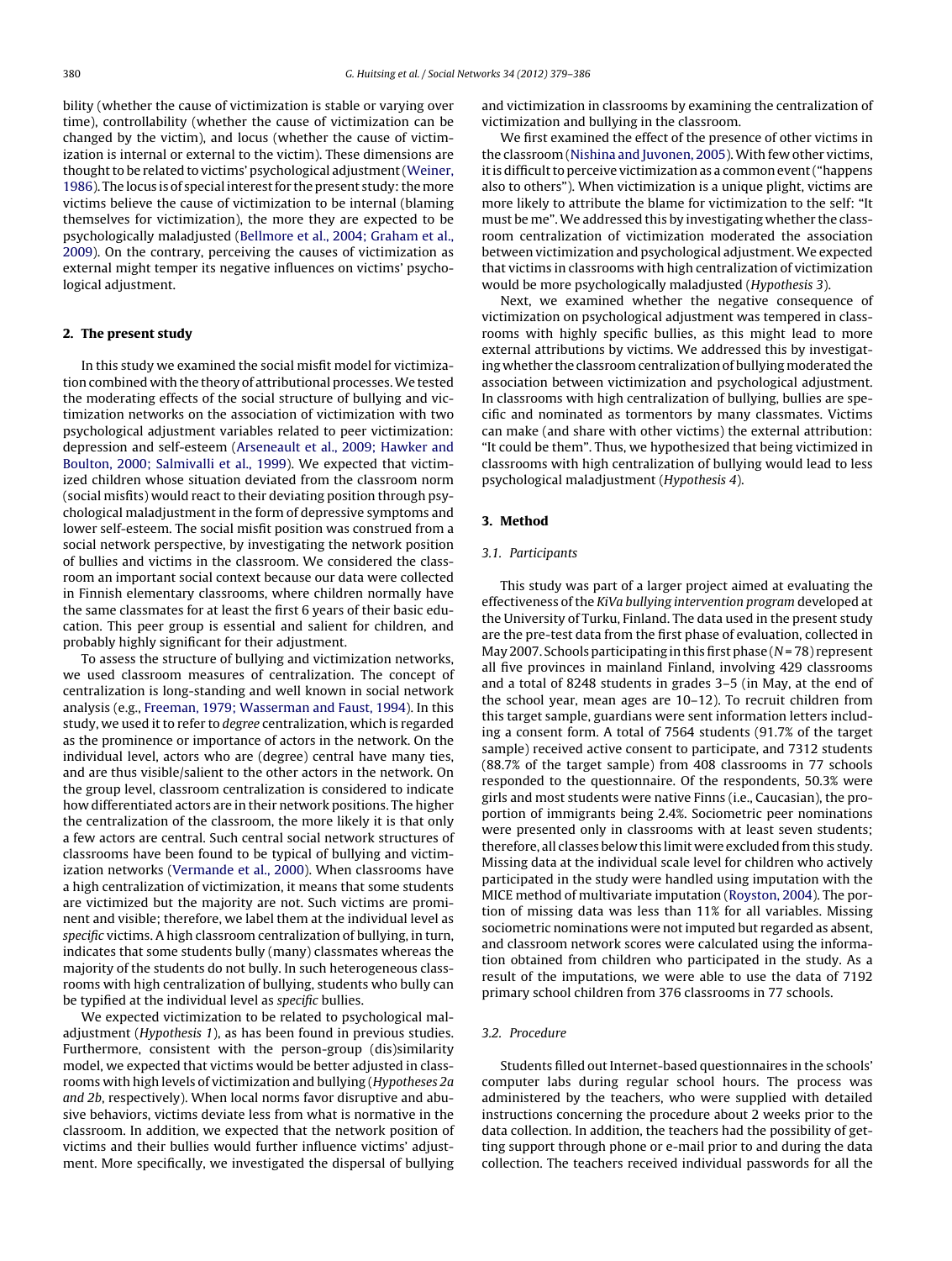students who had obtained parental permission to participate in the study. They distributed the passwords to the students, who used them to log in to the questionnaire. The order of questions, individual items, and scales used in this study were randomized so that the order of presentation of the questions would not have any systematic effect on the results. The students were assured that their answers would remain strictly confidential and not be revealed to teachers or parents.

The term bullying was defined to the students in the way formulated in Olweus' Bully/Victim questionnaire ([Olweus,](#page-7-0) [1996\).](#page-7-0) Several examples covering different forms of bullying were given, followed by an explanation emphasizing the intentional and repetitive nature of bullying and the power imbalance: "We call it bullying when it happens repeatedly, and it is difficult for victimized students to defend themselves. We also call it bullying when students are teased in a mean and hurtful way. But we do not call it bullying when the teasing is done in a friendly and playful way. It is also not bullying when two students of about equal strength or power argue or fight". Teachers read the definition out loud while the students could read the same definition from their computer screens. Additionally, to remind the students of the meaning of the term bullying, a shortened version of the definition appeared on the upper part of the computer screen when they responded to any bullying-related question.

### 3.3. Dependent variables: self-reported psychological adjustment

#### 3.3.1. Depression

We used a 7-item scale, derived from the Beck Depression Inventory ([Beck](#page-6-0) [et](#page-6-0) [al.,](#page-6-0) [1961\),](#page-6-0) to measure children's depression. Participants responded on a 5-point Likert-type scale to items such as "how do you feel your life has been going?"  $(0 = happily,$  $4 =$ unhappily) and "how do you see your future?" (0 = optimistically, 4 = desperately). The scores for the 7 items formed a reliable scale and were averaged (Cronbach's  $\alpha$  = 0.86).

#### 3.3.2. Self-esteem

We used a 10-item scale to measure children's self-esteem. Items were derived from the Rosenberg self-esteem scale ([Rosenberg,](#page-7-0) [1965\),](#page-7-0) slightly adapted in that children were instructed to "report the way you feel about yourself when around peers", following [Harter](#page-7-0) [et](#page-7-0) [al.](#page-7-0) [\(1998;](#page-7-0) see also [Salmivalli](#page-7-0) [and](#page-7-0) [Isaacs,](#page-7-0) [2005;](#page-7-0) [Salmivalli](#page-7-0) [et](#page-7-0) [al.,](#page-7-0) [2005\).](#page-7-0) Participants responded on a 5-point Likerttype (0 = not true at all,  $4$  = exactly true) scale to items such as "I feel that I have a number of good qualities" and "I feel that I am a person of worth, at least on an equal plane with others". The scores for the 10 items formed a reliable scale and were averaged (Cronbach's  $\alpha = 0.81$ ).

#### 3.4. Independent variables describing individuals

#### 3.4.1. Victimization

Self-reported victimization was measured using the [Olweus](#page-7-0) [\(1996\)](#page-7-0) Bully/Victim questionnaire. Children were presented with one global item ("How often have you been bullied at school during the past couple of months?") and 10 specific items concerning several forms of bullying. For the present study, we used the global item and 6 specific items concerning physical, verbal (2 items), relational (2 items), and material (i.e., taking or breaking others' property) victimization. We did not use items on racist, sexual, and cyber bullying, because these might not be applicable to all children. Children answered on a five-point scale  $(0 = not at all, 2 = two$ or three times a month, 4 = several times a week). Altogether, the scores on these 7 items formed a reliable scale and were averaged (Cronbach's  $\alpha$  = 0.82).

#### 3.4.2. Sex and age

Sex was dummy coded, with boys coded as 1 and girls coded as 0. For age, students provided their date of birth. This was recoded with respect to the time of the data collection to obtain students' ages in years and months. The average age of the participants was  $10.99$  (SD = 1.10).

#### 3.5. Independent variables describing classroom characteristics

#### 3.5.1. Classroom average of victimization and bullying

For the classroom average of victimization we used peer nominations to identify which classmates children perceived as victims. We did not use dyadic nominations where bullies nominate their victims (e.g., "Who do you bully?"), because we could not rely on bullies' openness. Children are more reluctant to self-report bullying than victimization (e.g., [Solberg](#page-7-0) [and](#page-7-0) [Olweus,](#page-7-0) [2003\).](#page-7-0) Only self-reported bullies were asked to provide dyadic bullying nominations, and the few children who admitted to bullying classmates were reluctant to nominate their targets. For the peer nominations, children were presented with a roster containing the names of all their classmates and asked to nominate (unlimited) the classmates who were physically ("is pushed and hit"), verbally ("is called nasty names or made fun of"), and/or relationally ("other kids spread nasty rumors about") victimized (same-sex as well as cross-sex nominations were allowed). The 3 items formed a reliable scale (Cronbach's  $\alpha$  = 0.84). We used the 3 items for peer-reported victimization and transformed them to proportion scores (dividing the number of received nominations by the number of nominating classmates) to account for differences in classroom sizes. These 3 items were averaged per child and then averaged for each classroom to have an indication of the classroom level of victimization.

The classroom average of bullying was calculated as the mean number of nominations by victims (the outdegree) for the question "By which classmates are you victimized?". If children indicated on any of the eleven Olweus bully/victim items that they were victimized at least two or three times a month (the cutoff point of 2, [Solberg](#page-7-0) [and](#page-7-0) [Olweus,](#page-7-0) [2003\),](#page-7-0) they were first asked whether they were bullied by classmates or pupils from other classrooms. If they confirmed that they were bullied by classmates, they were presented with a roster with the names of all their classmates, and asked "By which classmates are you victimized?" (see also [Veenstra](#page-7-0) [et](#page-7-0) [al.,](#page-7-0) [2007\).](#page-7-0) Unlimited same-sex as well as cross-sex nominations were allowed. The higher the average score for given nominations, the higher the level of bullying in a classroom.

Although classroom average of victimization and bullying are overlapping constructs, we computed two separate classroom average scores (one for victimization and one for bullying) in order to relate them to classroom variances of victimization and bullying nominations (i.e., centralization measures, see below). We aimed to examine the effects of classroom centralization of victimization and bullying while controlling for the classroom average of the same construct. These averages and variances should be constructed from the same peer/dyadic nominations.

#### 3.5.2. Classroom centralization of victimization and bullying

To calculate the classroom centralization of victimization and bullying, we used the normalized degree variance ([Snijders,](#page-7-0) [1981;](#page-7-0) applied by, e.g., [Van](#page-7-0) [den](#page-7-0) [Oord](#page-7-0) [and](#page-7-0) [Van](#page-7-0) [Rossem,](#page-7-0) [2002\).](#page-7-0) The degree variance is a measure for the heterogeneity of actors and was used in the present study to reflect one aspect of the classroom social networks of victimization and bullying that contributes to the visibility of students. We used the indegree variances of the peer nominations for victimization and the aggregated dyadic victimization nominations to measure the classroom centralization of victimization and bullying, respectively. This variance was normalized to give a zero mean and unit variance under a stochastic null model of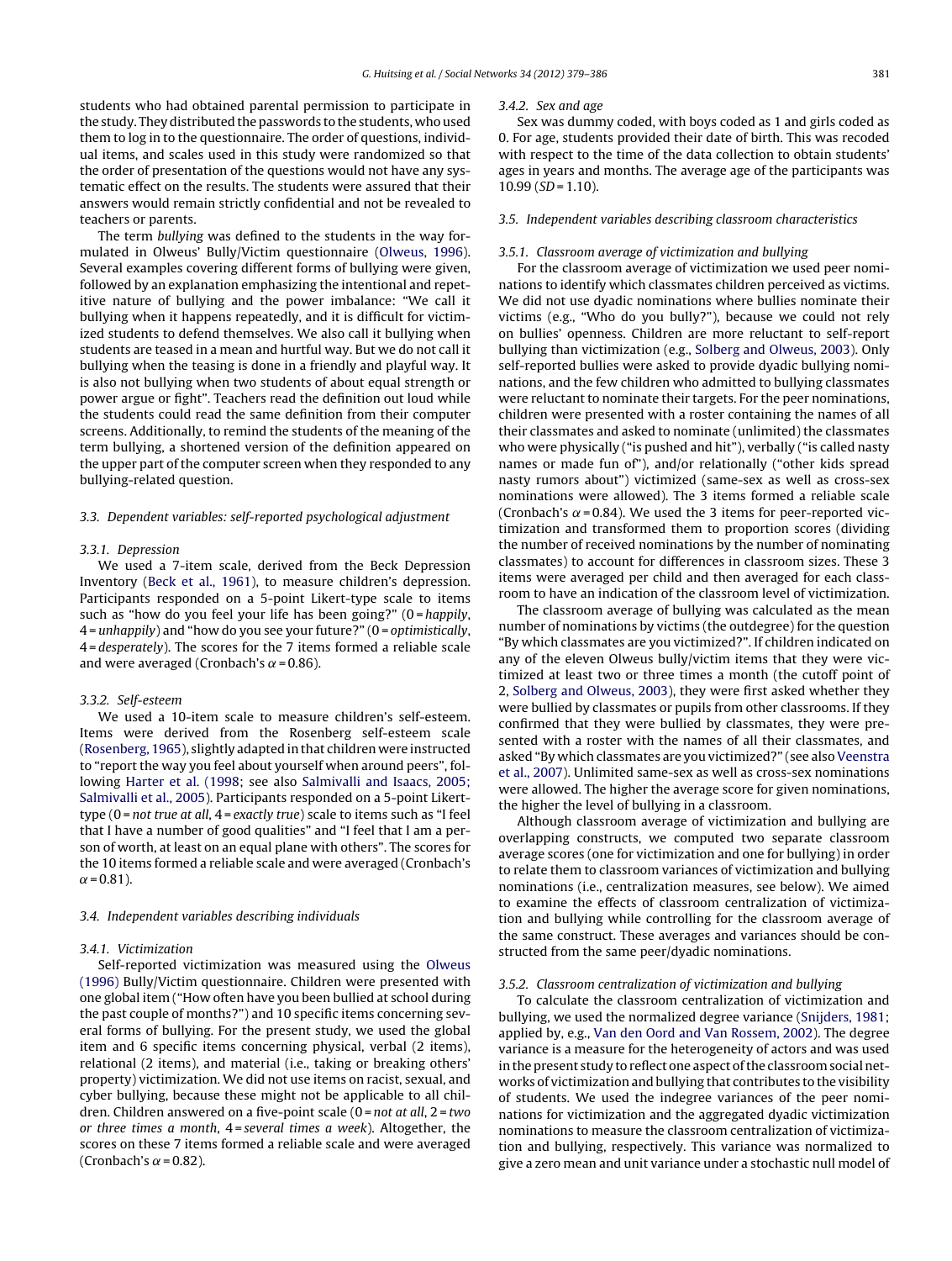

**Fig. 1.** (a and b) "By which classmates are you victimized?": graphical presentation of bullying networks of two classrooms with (a) a low classroom centralization of bullying with many children nominated for bullying (density: 7.6%) and (b) a high classroom centralization of bullying where three children were nominated by many classmates for bullying and thus identified as specific bullies (density: 8.4%).

a random network with the observed number of children and nominations [\(Snijders,](#page-7-0) [1981\).](#page-7-0) The larger the value obtained, the larger the differences in degrees and, thus, the more central the classroom for victimization and bullying.

To illustrate the meaning of central victimization and bullying classrooms, we provide sample networks of bullying nominations in two classrooms. Fig. 1a and b shows the bullying nominations for two classrooms. The density of the bullying nominations in both classrooms is quite high—their densities are in the upper 10% of the distribution of classroom densities (7.6% and 8.4%, respectively). Given the number of students and nominations, the first classroom has a low classroom centralization of bullying (normalized centralization = 1.04), whereas in the second classroom the classroom centralization of bullying is high (normalized centralization = 10.65). Although there is bullying in the classroom represented in Fig. 1a, few children in this classroom are identified as specific bullies, that is, nominated by many classmates for bullying. In the classroom depicted in Fig. 1b, there are three specific bullies (two children are nominated by seven classmates; one child is nominated by six classmates). Therefore, this classroom scores high on classroom centralization of bullying.

## **4. Results**

### 4.1. Analytical strategy

To answer the research questions, we performed multivariate multilevel regression analysis using MLwiN 2.02 [\(Rasbash](#page-7-0) [et](#page-7-0) [al.,](#page-7-0) [2000\).](#page-7-0) The data used in this study were nested: individuals in classrooms (cf. [Snijders](#page-7-0) [and](#page-7-0) [Bosker,](#page-7-0) [1999\),](#page-7-0) violating the assumption of independent observations. Multilevel analysis takes into account the nested structure of the data, enabling us to test the specific questions about the individual in the classroom context. We purposively ignored the third possible level of observation, the school, as there was little variation at the school level in psychological adjustment (0.9% for depression and 0.8% for self-esteem).

In the analyses, depression and self-esteem were the dependent variables at the individual level. For depression and self-esteem the variation at the classroom level was 4.6% and 4.9%, respectively. Because these adjustment variables are strongly correlated,  $r(7192) = -0.55$ ,  $p < 0.01$ , we adopted a multivariate approach where both outcome variables (level 1) are nested within students (level 2) within classrooms (level 3). Some advantages of a multivariate approach [\(Snijders](#page-7-0) [and](#page-7-0) [Bosker,](#page-7-0) [1999\)](#page-7-0) are that it can be examined to what extent correlations between the dependent variables depend on the individual or the group level, that tests of specific effects for outcome variables are more powerful (as seen in smaller standard errors), and that it can be tested whether the effect of a predictor on depression is larger than it is on self-esteem.

We tested a model in which the effects of individual victimization on depression and self-esteem were estimated while sex and age were controlled for. We included also the effects of classroom average and centralization of victimization and bullying, respectively, and their interactions with individual victimization. These cross-level interactions were specified by multiplying individual victimization by classroom effects. In all models, we used random intercepts and a random slope for individual victimization, with the other effects fixed. Deviance differences of the models can be used for testing model components. They have approximately a chisquare distribution with the number of degrees of freedom equal to the added parameters of the model. To facilitate the interpretation of the results of the multilevel regression analyses and to obtain standard errors of the same magnitude, all variables (except sex) were centered using z-standardization ( $M = 0$ ,  $SD = 1$ ) across the whole sample before they were entered into the multilevel model (cf. [Aiken](#page-6-0) [and](#page-6-0) [West,](#page-6-0) [1991\).](#page-6-0)

## 4.2. Descriptive statistics and correlations

Descriptive analyses [\(Table](#page-4-0) 1) showed that boys reported somewhat more victimization than girls,  $t(7002)$  = 3.94,  $p < 0.01$ , whereas girls were somewhat more depressed than boys,  $t(7182) = 5.10$ , p < 0.01. No sex differences were found for self-esteem or age. Furthermore, victimization correlated with both depression  $(r=0.36)$ and self-esteem  $(r = -0.32)$  at the individual level. Depression and self-esteem were strongly correlated ( $r = -0.55$ ). In the multivariate empty model the random classroom and student effects of depression and self-esteem were correlated (-0.72 and -0.53, respectively). At the classroom level, the classroom average of victimization was correlated with the classroom average of bullying  $(r=0.53)$ . Furthermore, the classroom average of victimization was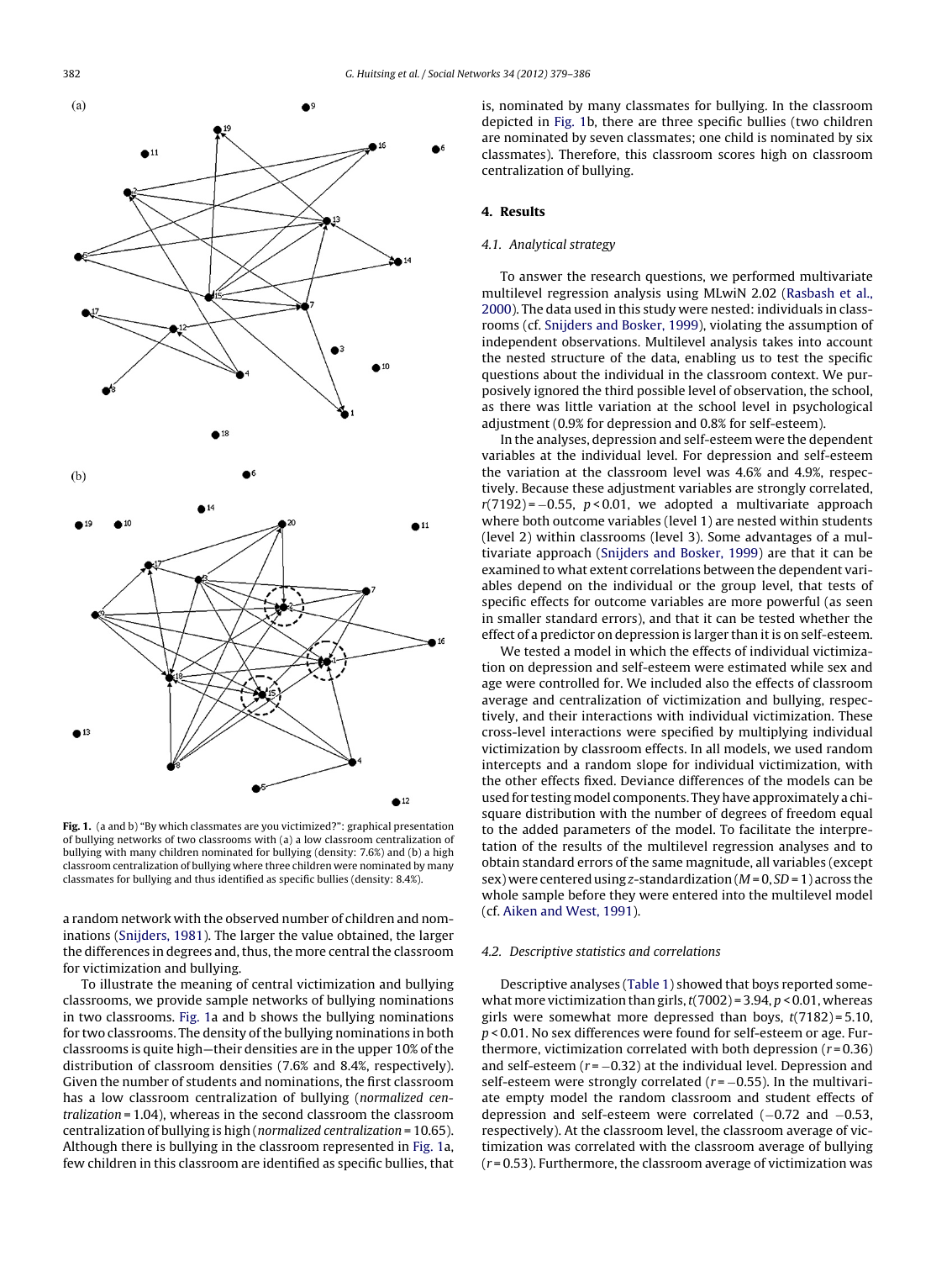#### <span id="page-4-0"></span>**Table 1**

Descriptive statistics and correlations for the study variables<sup>a</sup>.

| Variables                               | Girls $(N = 3638)$ |           | Boys $(N = 3554)$ |           | Total |           | Correlations        |                      |                          |     |
|-----------------------------------------|--------------------|-----------|-------------------|-----------|-------|-----------|---------------------|----------------------|--------------------------|-----|
|                                         | M                  | <b>SD</b> | M                 | <b>SD</b> | M     | <b>SD</b> | 1.                  | 2.                   | 3.                       | 4.  |
| Individual level variables $(N = 7192)$ |                    |           |                   |           |       |           |                     |                      |                          |     |
| 1. Depression                           | 0.63               | 0.63      | 0.56              | 0.60      | 0.59  | 0.61      | $-$                 |                      |                          |     |
| 2. Self-esteem                          | 2.72               | 0.72      | 2.75              | 0.70      | 2.74  | 0.71      | $-0.55$             | -                    |                          |     |
| 3. Victimization                        | 0.33               | 0.49      | 0.38              | 0.57      | 0.35  | 0.53      | $0.36^{*}$          | $-0.32$ <sup>*</sup> | $\overline{\phantom{0}}$ |     |
| 4. Age                                  | 11.01              | 1.09      | 10.97             | 1.11      | 10.99 | 1.10      | $0.07$ <sup>*</sup> | 0.03                 | $-0.07$ <sup>*</sup>     | $-$ |
| Classroom level variables $(N = 376)$   |                    |           |                   |           |       |           | 5.                  | 6.                   | $\overline{\phantom{a}}$ | 8.  |
| 5. Average of victimization             |                    |           |                   |           | 0.07  | 0.04      | $-$                 |                      |                          |     |
| 6. Average of bullying                  |                    |           |                   |           | 0.62  | 0.49      | 0.53                | -                    |                          |     |
| 7. Centralization of victimization      |                    |           |                   |           | 3.78  | 5.91      | $-0.05$             | 0.07                 | $\overline{\phantom{0}}$ |     |
| 8. Centralization of bullying           |                    |           |                   |           | 1.27  | 2.46      | $0.30^{^{\circ}}$   | 0.47                 | 0.09                     |     |

a These are the means and standard deviations before standardizing.

 $p < .01$ .

uncorrelated with the classroom centralization of victimization, whereas the classroom average of bullying correlated with the classroom centralization of bullying  $(r=0.47)$ . The latter correlation is an indication that an increased level of classroom bullying reflects increased bullying by a few specific bullies.

## 4.3. Depression and self-esteem regressed on victimization

The results of the regression of depression and self-esteem on victimization are given in Table 2. It was found that boys and younger children were less depressed than girls and older children. Victimization was on average (across all classrooms) strongly related to depression ( $b = 0.378$ ). Moreover, this association varied across classrooms, given its significant random slope. The 95% prediction interval for the random slope (before the classroom variables and their interactions were entered) ranged from −0.05 to 0.81, indicating that victimization was mostly related positively to depression, but this effect was absent or even slightly reversed in some classrooms. Results for self-esteem were comparable. Boys had higher self-esteem than girls, and victimization was related to lower self-esteem across all classrooms ( $b = -0.338$ ). As for depression, the association between victimization and self-esteem varied across classrooms, but never lost its negative association (95% prediction interval: −0.63 to −0.04). Victimization was more strongly related to depression than to self-esteem,  $\chi^2(1, N = 7192) = 7.43$ , p < 0.01. To test the association between victimization and depres-

#### **Table 2**

Results of multivariate multilevel regression analysis of classroom-level effects of victimization and bullying, and their interaction with individual victimization on depression and self-esteem  $(N = 7192)$ .

|                                                                 | Depression            |                    | Self-esteem                            |                    | Covariance             |          |
|-----------------------------------------------------------------|-----------------------|--------------------|----------------------------------------|--------------------|------------------------|----------|
| Fixed effects                                                   | Parameter<br>estimate | Standard<br>errors | Parameter<br>estimate                  | Standard<br>errors |                        |          |
| Intercept                                                       | 0.086                 | 0.017              | $-0.052$                               | 0.018              |                        |          |
| Boy                                                             | $-0.146$ **           | 0.022              | $0.068**$                              | 0.022              |                        |          |
| Age                                                             | $0.069**$             | 0.012              | 0.018                                  | 0.013              |                        |          |
| Victimization                                                   | $0.378**$             | 0.017              | $-0.338$ **                            | 0.015              |                        |          |
| Classroom average victimization                                 | $0.041$ **            | 0.016              | $-0.033$ <sup>*</sup>                  | 0.017              |                        |          |
| Classroom average bullying                                      | $0.052$ **            | 0.017              | $-0.062$ **                            | 0.018              |                        |          |
| Classroom centralization victimization                          | $0.040$ **            | 0.013              | $-0.030^*$                             | 0.014              |                        |          |
| Classroom centralization bullying                               | $-0.038$ <sup>*</sup> | 0.015              | $0.038*$                               | 0.016              |                        |          |
| Interaction with victimization                                  |                       |                    |                                        |                    |                        |          |
| Classroom average victimization                                 | $-0.014$              | 0.016              | 0.026                                  | 0.013              |                        |          |
| Classroom average bullying                                      | $-0.015$              | 0.020              | 0.016                                  | 0.017              |                        |          |
| Classroom centralization victimization                          | $0.034$ <sup>*</sup>  | 0.017              | $-0.016$                               | 0.014              |                        |          |
| Classroom centralization bullying                               | $-0.015$              | 0.017              | 0.010                                  | 0.014              |                        |          |
|                                                                 |                       | Standard           |                                        | Standard           |                        |          |
| Random effects                                                  | Variance              |                    | Variance                               |                    | Variance               | Standard |
|                                                                 | component             | errors             | component                              | errors             | component              | errors   |
| Classroom variances                                             |                       |                    |                                        |                    |                        |          |
| Intercept                                                       | $0.019$ <sup>**</sup> | 0.005              | $0.023$ <sup>**</sup>                  | 0.005              |                        |          |
| Slope victimization                                             | $0.045$ **            | 0.007              | $0.021$ **                             | 0.005              |                        |          |
| Covariance (intercept, slope)                                   | $0.020$ <sup>**</sup> | 0.004              | $-0.002$                               | 0.004              |                        |          |
| Classroom covariances                                           |                       |                    |                                        |                    |                        |          |
| Intercept depression, Intercept self-esteem                     |                       |                    |                                        |                    | $-0.014$ <sup>**</sup> | 0.004    |
| Slope victimization-depression, slope victimization-self-esteem |                       |                    |                                        |                    | $-0.025$ **            | 0.005    |
| Intercept depression, slope victimization-self-esteem           |                       |                    |                                        |                    | $-0.008$ **            | 0.004    |
| Intercept self-esteem, slope victimization-depression           |                       |                    |                                        |                    | $-0.002$               | 0.004    |
| Individual variances                                            | $0.803**$             | 0.014              | $0.846$ **                             | 0.015              |                        |          |
| Covariance intercept depression-self-esteem                     |                       |                    |                                        |                    | $-0.382$ <sup>**</sup> | 0.012    |
| Deviance                                                        | 36823                 |                    |                                        |                    |                        |          |
| Deviance difference                                             |                       |                    | $\chi^2$ (df = 29) = 1444 <sup>*</sup> |                    |                        |          |

Note: Decrease in deviance is based on a comparison with the empty model, which had classroom variances of 0.046 and 0.049 (SE=0.007) for depressionression and selfesteem, individual variances of 0.963 (SE = 0.016) for depression and 0.950 (SE = 0.016) for self-esteem, and covariances of −0.034 (SE = 0.006) and −0.505 (SE = 0.013) at the classroom and individual level, respectively. All variables (except sex) were standardized.

 $p < 0.05$ .  $p < 0.01$ .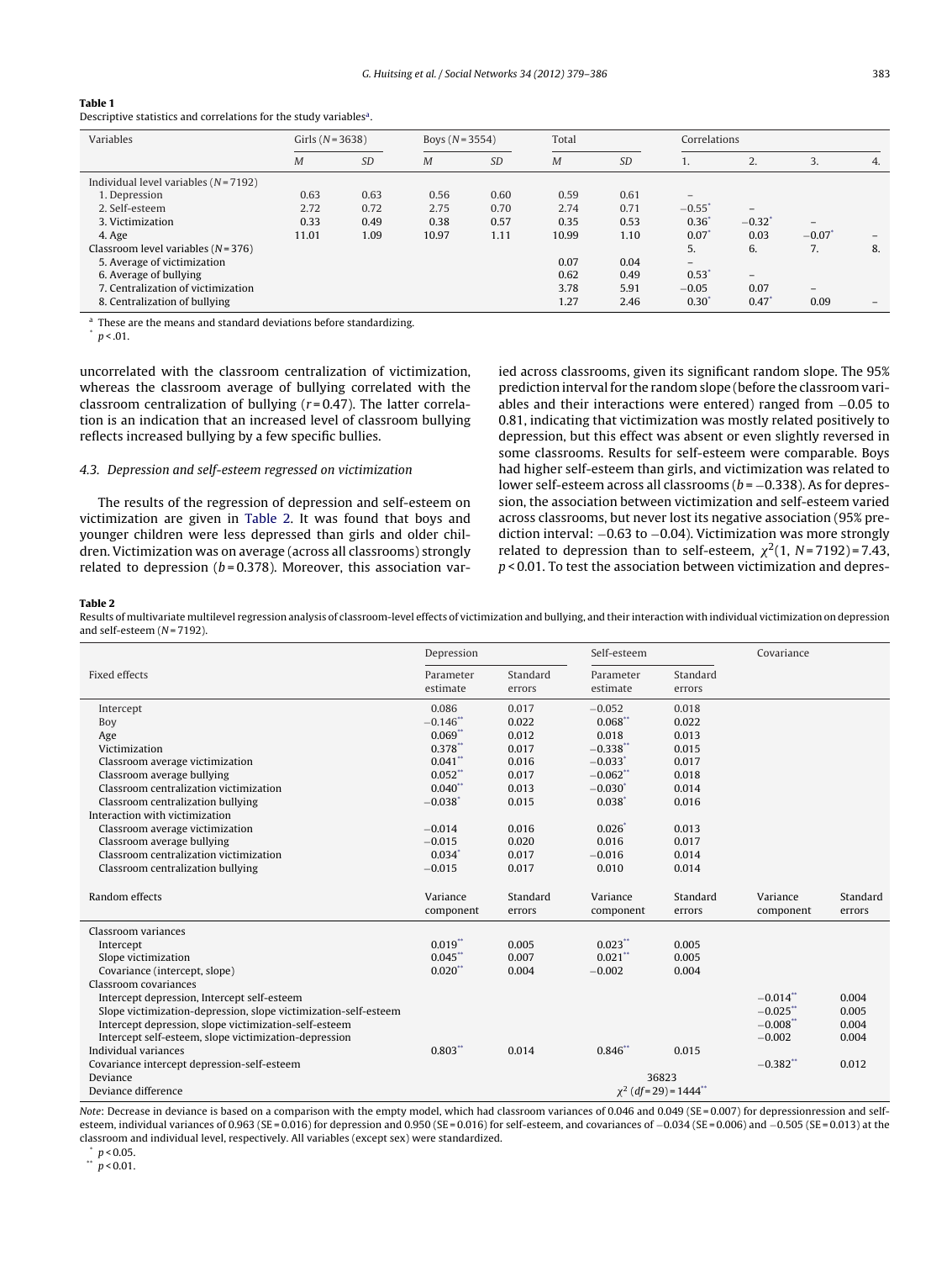sion as well as self-esteem in different contexts, we included classroom-level effects of victimization and bullying and their interaction with individual victimization.

## 4.4. Classroom context of victimization and bullying

The classroom average of victimization was positively related to depression, and negatively related to self-esteem (bs = 0.041 and −0.033, respectively). The classroom average of victimization also moderated the relation between victimization and selfesteem, such that victims had higher self-esteem in classrooms with high levels of victimization  $(b=0.026)$ . Moreover, the main effect of the classroom centralization of victimization was positively related to depression and negatively related to self-esteem (bs = 0.040 and −0.030, respectively): children were on average more depressed and had lower self-esteem in classrooms with specific victims. In addition, for depression, individual victimization interacted significantly with the classroom centralization of victimization ( $b = 0.034$ ). This means that victims were on average more depressed in classrooms with high centralization of victimization; they were specific victims. Although this effect was in the same direction for self-esteem (victims tended to have lower self-esteem when they were specific victims), it did not reach significance.

The classroom average of bullying was positively related to depression and negatively related to self-esteem (bs = 0.052 and −0.062, respectively). The classroom average of bullying further tended to moderate the relation between victimization and depression and self-esteem, such that victims were less depressed and had higher self-esteem in classrooms with high levels of bullying. Although these interaction effects were in the expected direction, they failed to reach significance. The classroom centralization of bullying was significantly related to depression  $(b = -0.038)$  and self-esteem  $(b = 0.038)$ : children were overall less depressed and had higher self-esteem in classrooms with specific bullies. Moreover, the cross-level interactions suggested that the association between victimization and depression was weaker in classrooms with high centralization of bullying, and, in a similar way, that victimization was related less strongly to negative self-esteem in classrooms with a high centralization of bullying. However, neither of the two effects reached significance.

An indication of the explained variance of the full model as compared with the empty model can be calculated by taking the proportional reduction of the prediction error. The explained variance at the individual level was 18.5% for depression and 13.2% for self-esteem (effect sizes 0.23 and 0.15, respectively). With an average classroom size of 20.9 students, the models accounted for 37.6% and 32.9% of the classroom variances in depression and selfesteem, respectively. Addition of the classroom variables and their interactions with individual victimization resulted in a 95% prediction interval of the random slope of victimization on depression of −0.04 to 0.79, and a 95% prediction interval of the slope of victimization on self-esteem of −0.62 to −0.05. These quite large intervals suggest the existence of other factors that account for the remaining classroom variability of the complex relation of victimization with depression and self-esteem.

## **5. Discussion**

The starting point for this study was the finding that bullying occurs in a social context and that individual outcomes might depend on the interaction between the individual and the social context. We argued that the position of bullies and victims in the classroom would be related to victims' adjustment. We tested this by examining the moderating effects of the classroom social network position of bullies and victims on the association between victimization and psychological adjustment. The results suggest that victims' adjustment is indeed formed in interaction with the classroom context.

In line with previous studies (see [Hawker](#page-7-0) [and](#page-7-0) [Boulton,](#page-7-0) [2000\),](#page-7-0) we found that victims were more depressed and had lower selfesteem than non-victimized children. However, we also found that these associations varied across classrooms and were stronger in classrooms that were high in centralization of victimization. Victims were significantly more depressed in classrooms with specific victims. Classrooms with high centralization of victimization are characterized by few victims who are perceived as victims by many classmates. These victims have a social misfit status in the classroom and may be more likely to perceive the reason for their victimization as internal, which is related to maladjustment [\(Graham](#page-7-0) [and](#page-7-0) [Juvonen,](#page-7-0) [1998,](#page-7-0) [2001;](#page-7-0) [Weiner,](#page-7-0) [1986\).](#page-7-0)

For victimization, we also found support for the person-group (dis)similarity model (e.g., [Sentse](#page-7-0) [et](#page-7-0) [al.,](#page-7-0) [2007;](#page-7-0) [Wright](#page-7-0) [et](#page-7-0) [al.,](#page-7-0) [1986\).](#page-7-0) Victims were better adjusted in classrooms with high levels of victimization. In those circumstances, victims perceive that there are peers with whom they can share their plight. It has also been found in daily report studies that students who are treated negatively by peers show fewer negative self-perceptions when they witness on the same day that others are also victimized [\(Nishina](#page-7-0) [and](#page-7-0) [Juvonen,](#page-7-0) [2005\).](#page-7-0) In those cases peer maltreatment is perceived as common, which lessens its personal nature. The interaction of individual victimization with classroom centralization of victimization adds to our understanding of victims' adjustment, over and above previous findings that individual victimization in interaction with the classroom average level of victimization influences victims' adiustment.

Although we had made no a priori predictions about the consequences of the classroom centralization of victimization for the adjustment of non-victims, we found that classroom centralization of victimization was associated with individual depression and selfesteem regardless of victimization experiences. This main effect suggests that all children were on average more depressed and had lower self-esteem in classrooms where some classmates were perceived as victims bymany peers. Children can feel stressed, anxious, and uncomfortable when they are in classrooms with clearly visible victims. It is possible that peers feel guilty because, despite their anti-bullying attitudes (e.g., [Boulton](#page-7-0) [et](#page-7-0) [al.,](#page-7-0) [2002;](#page-7-0) [Rigby,](#page-7-0) [2005\),](#page-7-0) children rarely intervene or defend their victimized peers [\(Salmivalli](#page-7-0) [et](#page-7-0) [al.,](#page-7-0) [1996,](#page-7-0) [1998;](#page-7-0) [Salmivalli](#page-7-0) [and](#page-7-0) [Voeten,](#page-7-0) [2004\).](#page-7-0) Observing victimization might elicit the need to intervene on behalf of the victim but, as a consequence of lacking strategies to intervene or concern about becoming the next victim, children often do nothing to protect classmates. This might influence their self-esteem as well as their level of depression.

When investigating the effects of being victimized in a classroom with specific bullies, we found that victims were relatively better adjusted when the bullies in the classroom were clearly visible, and harassing many classmates. In such a context, victimized children can attribute the blame partly to their bullies, who seem to have a disruptive nature as they are tormenting many classmates. Blaming an external cause alleviates the distress related to victimization. However, these moderating effects of the classroom centralization of bullying were in the same direction as the moderating effects of the classroom average of bullying. This suggests that a high level of bullying in a classroom often coincides with a high centralization of bullying. It is likely that increased levels of bullying in classrooms can be related to increased levels of bullying by a few individuals, rather than moderate levels of bullying by many children.

We also found a main effect of the classroom centralization of bullying on depression and self-esteem, which indicates that all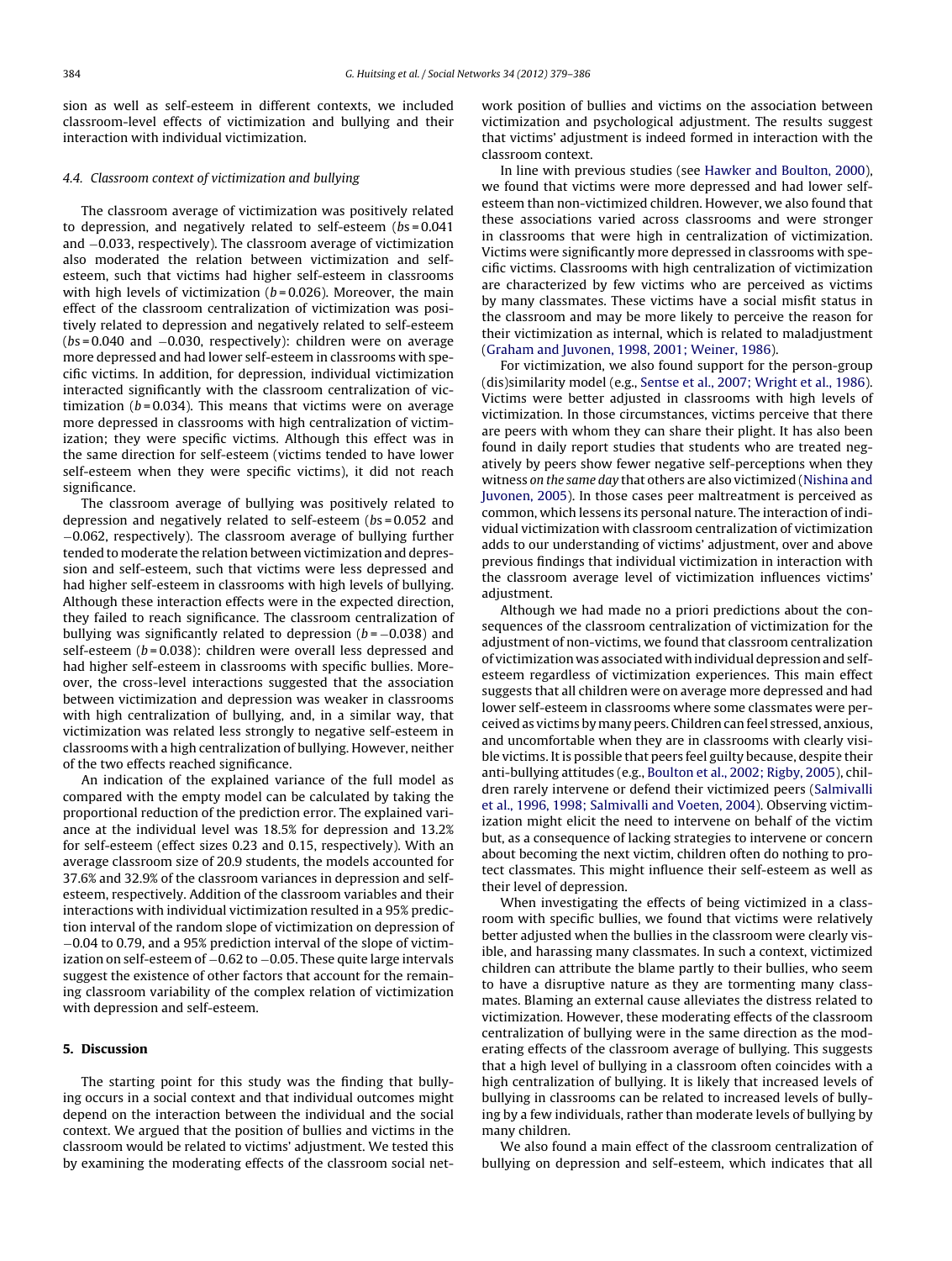<span id="page-6-0"></span>children are somewhat less depressed and have somewhat higher self-esteem when bullying is carried out by few individuals. The main effect of the classroom centralization of bullying, however, for both depression and self-esteem, was somewhat smaller than the main effect of the classroom average of bullying. This suggests that increased classroom levels of bullying increase children's maladjustment, but witnessing or experiencing bullying has less severe consequences when it comes from few bullies, making it possible for children to put the blame on those individuals.

The overall main effects of the classroom average and centralization of victimization and bullying were small in comparison with the relatively large individual effect of victimization on depression and self-esteem, as were the moderating effects of the classroom context on the association of victimization with the two adjustment variables. The effect sizes were small and the effects did not have an influence larger than 6.2% of a standard deviation of depression or self-esteem. This can also be seen in the unexplained part of the random slope of victimization that suggests that other factors (on the individual as well as classroom level) account for the differences in the consequences of victimization across classrooms. This suggests that the presence of other victims in the classroom or being able to make an external attribution takes the sharp edges off the negative consequences of victimization, though being victimized in those relatively favorable contexts still damages children's adjustment significantly.

## **6. Limitations and strengths**

This study had some limitations. First, the data used were crosssectional, so it was not possible to make causal conclusions. While it seems plausible that victimization leads to psychological maladjustment, it may be possible to argue for a reverse pattern: poor adjustment leads to victimization. Even the moderating effect of the classroom position of victims could be applied to this reverse pattern, such that children who are psychologically vulnerable and do not fit in the peer group are more at risk of becoming specific victims (cf. [Juvonen](#page-7-0) [and](#page-7-0) [Gross,](#page-7-0) [2005\).](#page-7-0) This could be seen as a reinforcing process, where poor adjustment, lack of fit with the group, rejection, and victimization all enhance each other, such that it is hard for victimized students to return to the larger peer group once they have deviated from what is considered to be appropriate.

Second, the effect of the network position of bullies and victims on the association between victimization and adjustment can be partly explained by attributional mechanisms. Whereas the results were in the expected direction, suggesting that internal selfblaming was more deleterious for victim's adjustment than making an external attribution, we did not test these attributional mechanisms directly by asking victims about their thoughts and feelings about victimization. Therefore, we can only state that we indirectly tested attributional theory as an explanation for the different associations between victimization and adjustment across diverse social contexts. In future studies it could be examined whether victims really are more likely to attribute the blame for victimization to internal or external factors when they are in classrooms with high centralization of victimization or bullying, respectively.

Third, although we aimed to capture the social network position of bullies and victims, we decided not to use the social network ties from the bullies' perspective (as done by [Veenstra](#page-7-0) [et](#page-7-0) [al.,](#page-7-0) [2007\).](#page-7-0) It appeared that few self-reported bullies in our sample were willing to provide information about who they victimized, and as a result, we had a low incidence of social network ties for the question: "Who do you bully?" The reason for this might be that bullies were only allowed to nominate classmates as their victims if they indicated in the Olweus Bully/Victim Questionnaire that they bullied classmates two or three times a month or more often. Few bullies indicated that they harassed their classmates with that frequency.

Therefore, we used general peer nominations for the classroom measures of victimization instead of preferred social network nominations for victimization. This might lead to some underestimation of perceived victimization, because we might have captured only forms of bullying that are visible in the classroom (cf. [Crick](#page-7-0) [and](#page-7-0) [Grotpeter,](#page-7-0) [1996\).](#page-7-0) Another problem that arises with general peer nominations is that it is possible that a victim is only harassed by one bully, and yet observed by all classmates. For the classroom centralization of bullying, however, we were able to use the social network information and identified thereby precisely who the victims perceived as their bullies.

The findings of this study have some implications for antibullying interventions. It might be important to know whether a child is the only victim in the classroom, possibly targeted by many classmates, or among several victims. The results of the study also imply that the evaluation of anti-bullying interventions should take into account how interventions influence the position of bullies and victims in the classroom. Although it sounds counterintuitive, it is possible that a reduction of victimization in the classroom would not be beneficial for all victims. For example, if an anti-bullying intervention reduces the number of victims in a classroom from four to one, the remaining victim might be worse off because there are fewer or perhaps no others with whom to share his or her plight. Therefore, anti-bullying interventions should take into consideration the classroom dispersal of victimization. While classroom average scores for victimization may be comparable, victims in certain classrooms might be in a poorer position when involved in many victimization relations. In addition, our findings imply that structural characteristics of bullying and victimization in the classroom can be important contextual factors when examining the consequences of victimization. The present findings reveal that, despite the strong association between victimization and maladjustment, the consequences of victimization differ across classroom contexts.

### **Acknowledgements**

This research was partly supported by a Toptalent grant (021.002.022) from the Netherlands Organization for Scientific Research (NWO) to the first author and by a grant from the Academy of Finland (121091) to the fourth author. This research is part of the KiVa project for developing an anti-bullying intervention program for Finnish comprehensive schools. The KiVa project is funded by the Finnish Ministry of Education. It is co-led by the last author (Department of Psychology), and PhD Elisa Poskiparta (Centre of Learning Research) at the University of Turku. We are grateful to all children, their parents, and teachers who made the study possible. We also thank the whole KiVa project team, especially Antti Kärnä, Virpi Pöyhönen, and Sanna Roos for their comments on earlier versions of this paper, and Marita Kantola and Jonni Nakari for their contribution in the data-gathering process. Further, we would like to thank Jaana Juvonen, Marijtje van Duijn, Jan Kornelis Dijkstra, Katya Ivanova, Anke Munniksma, Miranda Sentse, and Jelle Sijtsema for their advice and valuable suggestions for improving the paper.

#### **References**

- Aiken, L.S., West, S.G., 1991. Multiple Regression: Testing and Interpreting Interactions. Sage, Thoasand Oaks, CA.
- Arseneault, L., Bowes, L., Shakoor, S., 2009. Bullying victimization in youths and mental health problem: 'Much ado about nothing'? Psychological Medicine 40, 717–729.
- Beck, A.T., Erbaugh, J., Ward, C.H., Mock, J., Mendelsohn, M., 1961. An inventory for measuring depression. Archives of General Psychiatry 4, 561–571.
- Bellmore, A.D., Witkow, M.R., Graham, S., Juvonen, J., 2004. Beyond the individual: the impact of ethnic context and classroom behavioral norms on victims' adjustment. Developmental Psychology 40, 1159–1172.